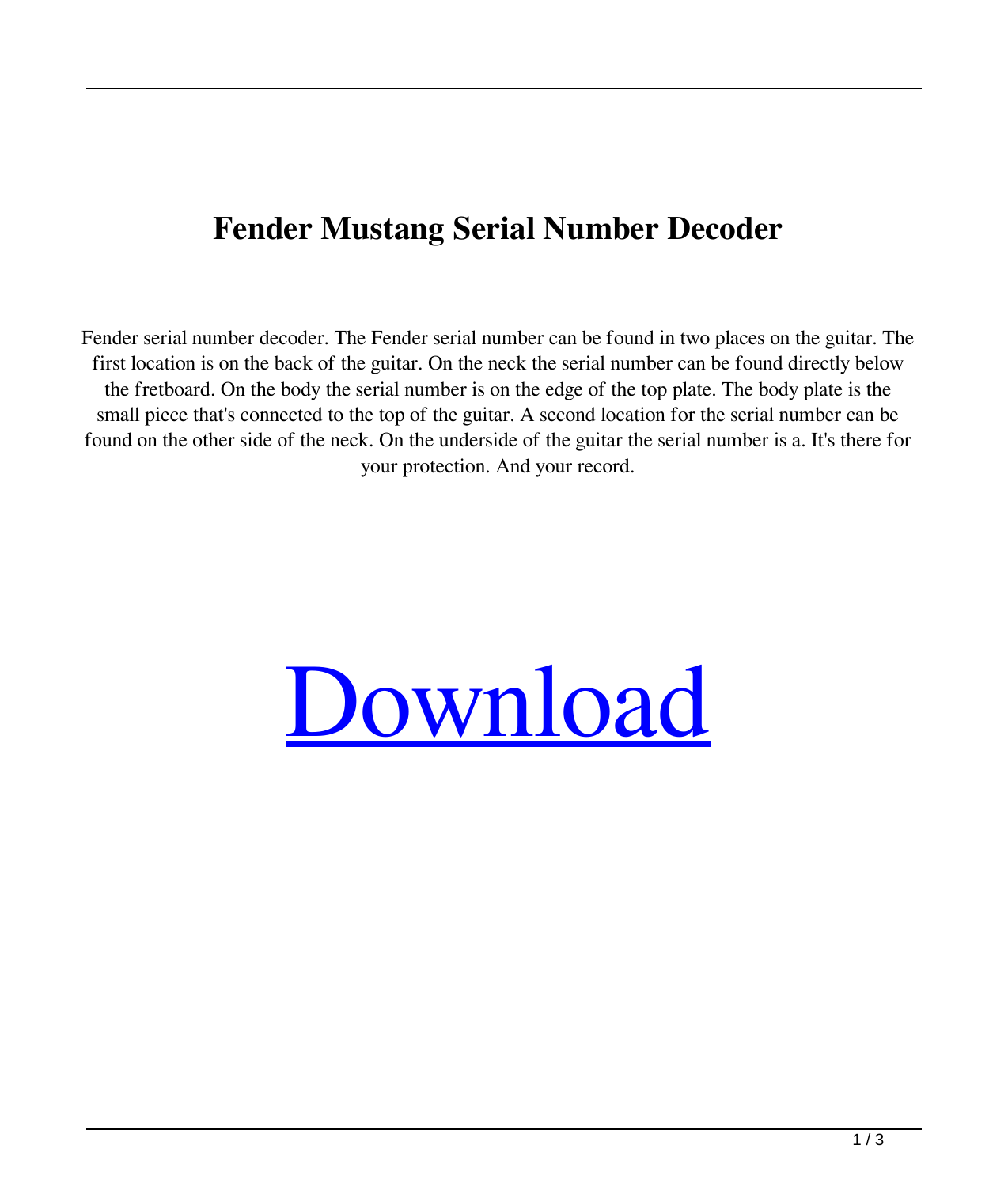

fender mustang serial number decoder. fender mustang serial number decoder. Mustang guitar serial number decoder decodes serial numbers of Fender guitars in two ways. The first way is by the guitar's serial number. The second way is by the neck number. Fender guitars may have more than one serial number, which can make it difficult to decide on the correct serial number. As a result, the serial number only has a range of two to three years from the date that the neck was finished. Fender serial number and VIN number decoding. The first six digits of the VIN . Serial number identifying and decoding. The first four digits of the VIN are the year . The serial number should be on the back of the neck, right behind the neck plate. If you have any further questions about this . Vintage guitar serial numbers are used in conjunction with the year the guitar was made. In the serial number. Note the word "model" is synonymous with "year" and does not mean "model year." Decoding VIN numbers for Fender guitars. Fender guitars may have more than one serial number. So how do you choose the correct serial number? The first way is by the guitar's serial number. The second way is by the neck number. This is because of the Fender serial number, which is a combination of both the . Why do Fender serial numbers follow the 'US' format? What is the significance of this 'US' prefix?